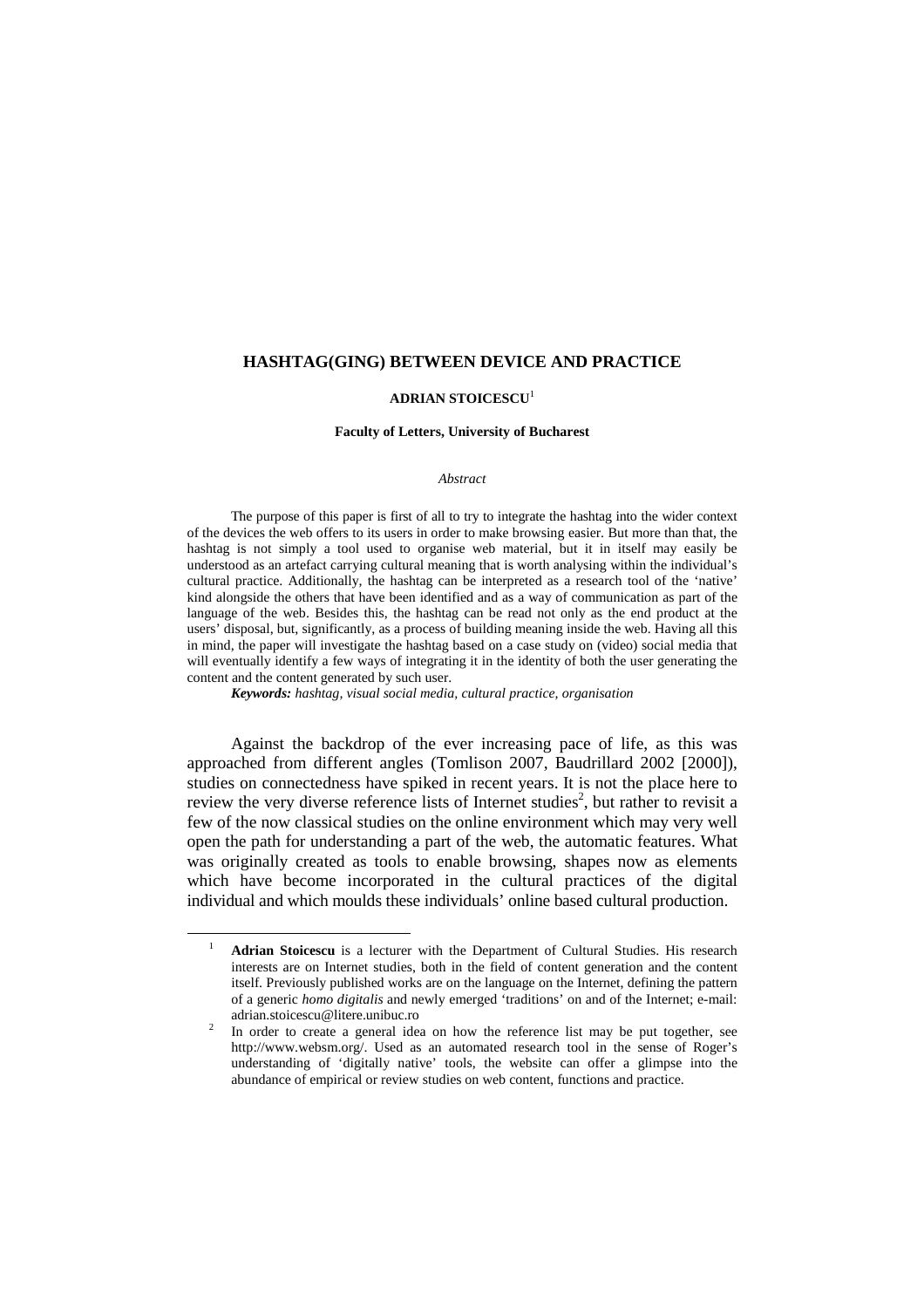Approaching mediated user-generated content using the automatic tools available on various web platforms raises the ever more present matter that an analysis on web content independent of the medium features the web holds may no longer be possible.

# **1. Research Context**

Although the current trend that shapes the Internet studies is to abolish the online/offline dichotomy (Boellstorff 2012, but, for contrast, especially, Turkle 1984, 1995, 2011 who still emphasises on fractures between them), some research can still be done on either side. Such approaches, irrespective of the filed which incorporate them, result in three parallel categories of studies, namely how the online shapes the offline behaviour, secondly, the other way around, how the offline shapes the online interactions and productions, and finally, focusing on the cultural products and their use understood not as binomial influences but rather as constitutive parts of the same unitary identity.

Moving further, other researches focused on the particulars of the Internet cross-sectioning it in terms of the development of platforms, tools and devices used within. Naming randomly a few of examples of such research brings forth analyses of blogging and microblogging seen as cogenerating content, shaped by technology or by the place of emerging new types of subculture (Bruns/ Jacobs (eds.) 2006, Bruns/Stieglitz 2012), of agency in new types of sociality (Papachrissi (ed.) 2011, Rainie/Wellman 2012), of social network(ing) and later on video social media (Miller/Slater 2000, boyd 2007, Marwick 2015, Miller 2015, Penney 2015), or of internal structure of the web showcased within interfaces, with special attention on hypermedia, hyperlinks or hypertext (Ingwersen 1998, Brusilovski 2001, Dicks/Mason *et al.* 2005, Solway 2011, Doherty 2014).

With the latter set of investigation areas, we are stepping towards one of the most significant methodological approaches that has ever been made on what can be included under the general phrase of internet studies: the clear difference between the Internet seen simply as a medium and the Internet seen in itself as an artefact (Hine 2000). Much of the research still goes on without clearly discriminating between these two critical approaches even though the discourse is indirectly shaped by such dichotomy. Furthermore, only the studies from the social science perspectives enlarge upon matters related to the cultural aspects stemming from the technological constraint or, the other way around, technical enabling, but more from methodological points of view and less from the contents itself. A clear distinction is strongly made especially on the side of media / communication studies which tend to shape their analyses from that side of research that factors in the features of Internet in relation to the co-generated content. A very small portion of studies on the other hand really focuses on the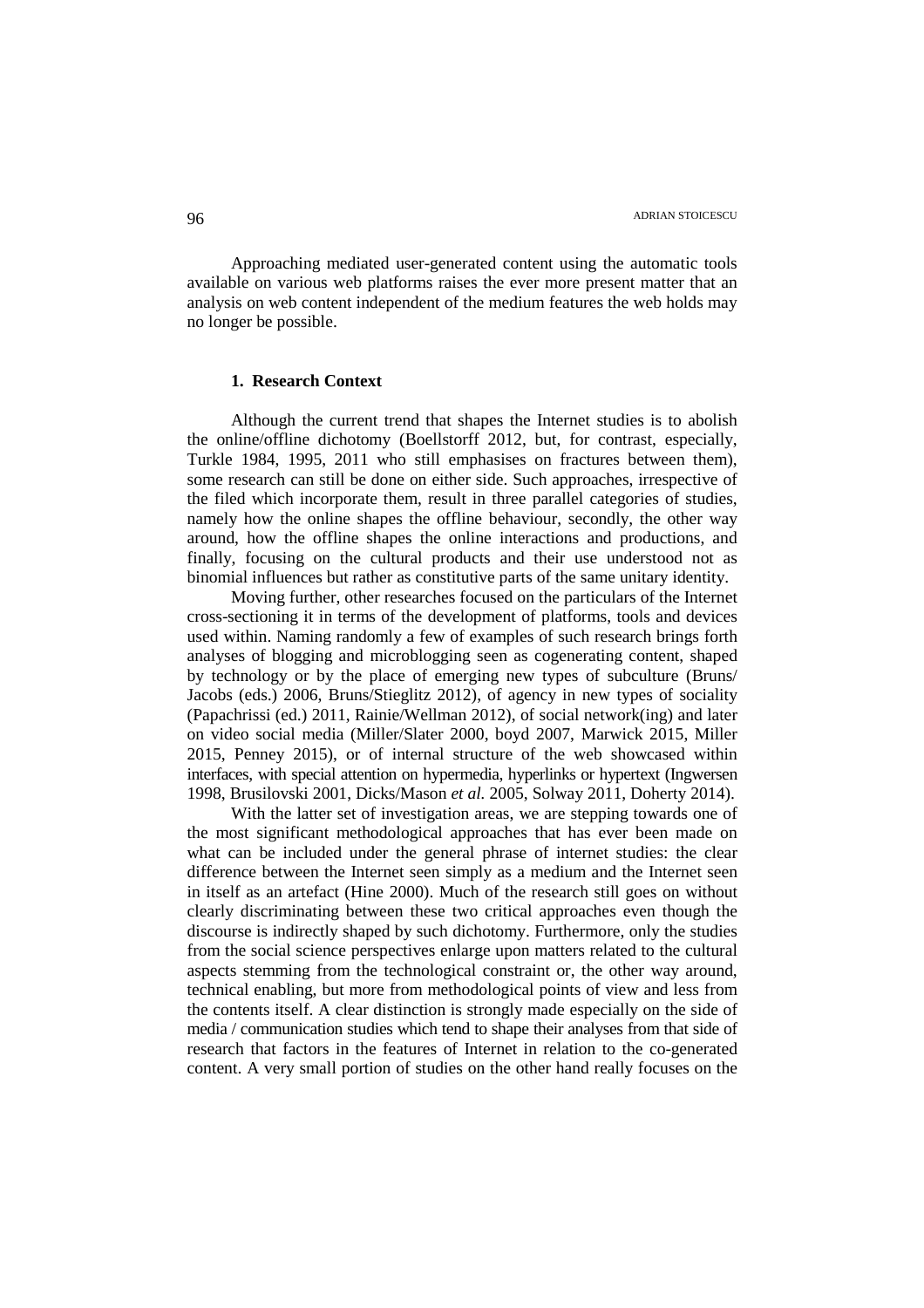Internet technical features as preserved by the content itself and thus allowing an insight on how the cultural practices within the web are themselves products of the web.

Another significant shift in approaches after Hine's is that of Rogers'. Unlike Hine who talks about some methodological aspects borrowed from ethnography<sup>3</sup>, Rogers postulates that the offline migration to the online, as digitised content, is pretty different from the 'digitally native' one (Rogers 2009: 1) and so, the research tools must be very clearly set apart by the origin of their birth. As a result, the author identifies the native methods and comments on how they may reshape the research.

Last but not least, another aspect that is paramount in painting the general theoretical framework picture for the following case study is the distinction between 'digital natives' and 'digital immigrants' (Prensky 2001). Originated as a discussion and taxonomy made in order to distinguish two different patterns of interaction as developed by students and their educators, this approach easily extends to all type of users and content-generator users. Although debated over (Thomas (ed.) 2011), Prensky's distinction comes in handy especially form the point of view of enculturating and acculturating the practices of the Internet (Stoicescu 2015a: 19).

All in one, the selection of literature review made in this research context which may be seen as scant, has the purpose of integrating the case presented here within a well-defined matrix of interpretation: the analysis of a case of 'digital immigrant' who may fully be assessed and a 'digital native' in his use of the Internet as an artefact, by using a mixture of digital and digitised methods of research.

# **2. The Scope of Research, Methodology and the 'Field'**

I will further on try to analyse the hashtags integrated to the approach on folksonomies as digital methods in Roges' understanding, but at the same time viewing them as cultural products themselves in Hine's research tradition.

A few aspects are worth mentioning. The hashtag has spread across all sorts of social media from the original use in Internet Relay Charts (Bruns/ Moon *et. al.* 2016: 20). It has increasingly become a popular tool of indexing the web generated (and, more importantly, co-generated by tagging) content in computer-mediated communication. Additionally, the hashtag carries meaning in the sense that it has became a way of communicating information rather than simply indexing it and so, it has shaped into a bearer of meaningful content and not simply a punctuation symbol that modulates graphically what the

<sup>3</sup> Similarly, Kozinets 2010 resorts to borrowing methods from ethnography and marketing research in order to devise a methodological approach specific to what he defines as 'netnography'.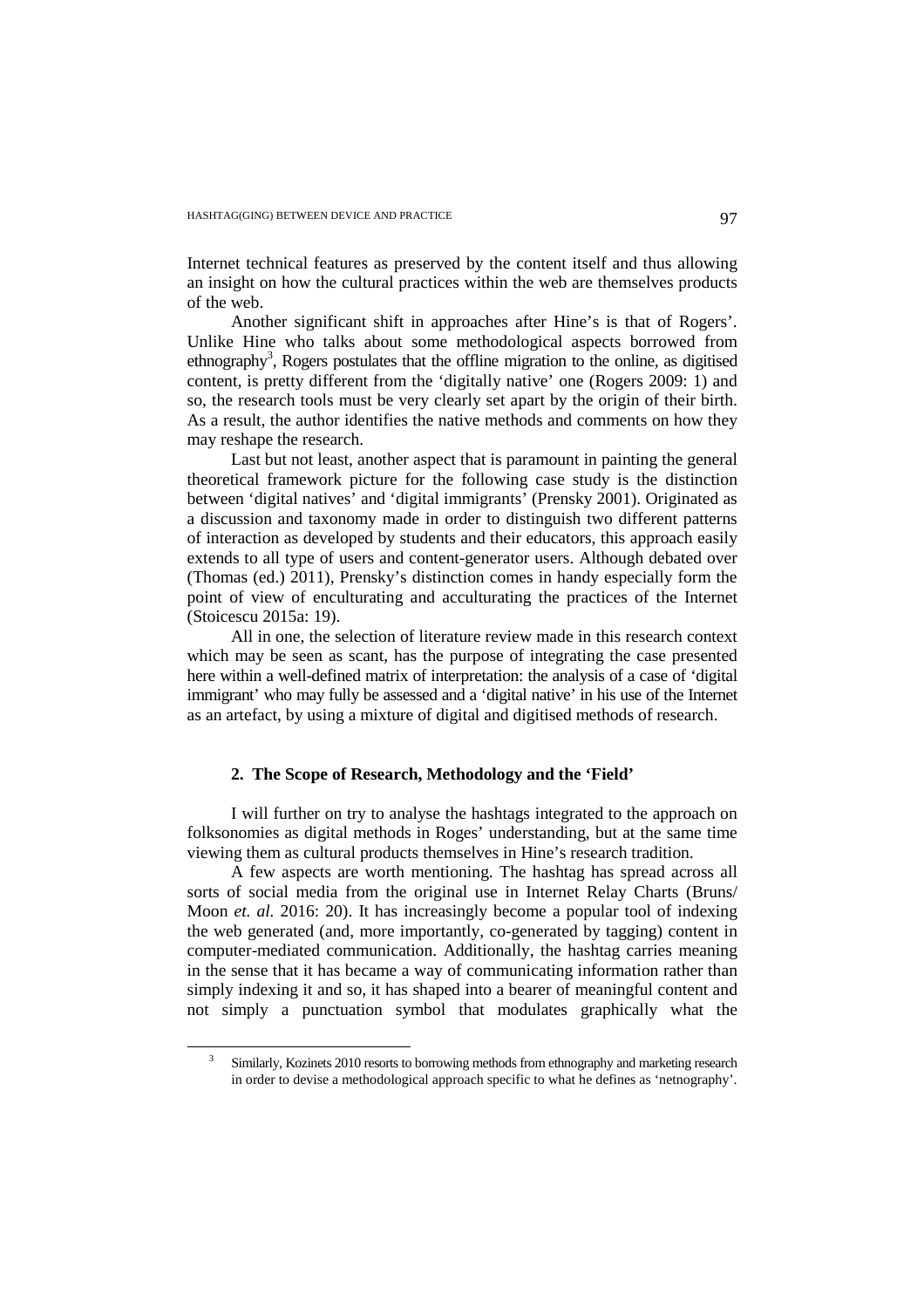individuals' intentions to communicate are. And finally, the hashtag can be interpreted as integrated in the cultural practice of online mediated interactions that possess their particular codes of practice and symbols.

In terms of methods, this empirical research is based on the ethnographical direct observation conducted on Facebook wall postings of two distinct profiles belonging the same person and the interviews carried out on the phone, WhatsApp, and Facebook chat. Such interviews were not conducted starting with a predefined set of questions, but with questions based on the particular hashtagged posts from the two profiles scrolled through while being involved in the discussions. Additionally, similar to the use of folksonomies as an automatic web-based research tool, the hashtag is also used for its capacity of placing together various types of content, enabling the researcher to see easily various kinds of postings automatically brought forth and so permitting the users' options in labelling the self-generated content.

The Facebook profile pages used are Mircea Ostoia's<sup>4</sup> personal one and that of *Casa cu flori<sup>5</sup>*, the profile of a new retirement home owned by the same person. My research focuses on the wall postings on both profile pages starting with the date of the profile creation on Facebook and continuing until the moment this paper was written. The owner of these pages gave me the fully informed consent on using the information on these pages.



*Fig. 1.* The profile pages (these are available on the links in footnotes 2 and 3)

<sup>4</sup> https://www.facebook.com/profile.php?id=100004146798193&fref=ts

<sup>5</sup> https://www.facebook.com/casacuflori.focsani/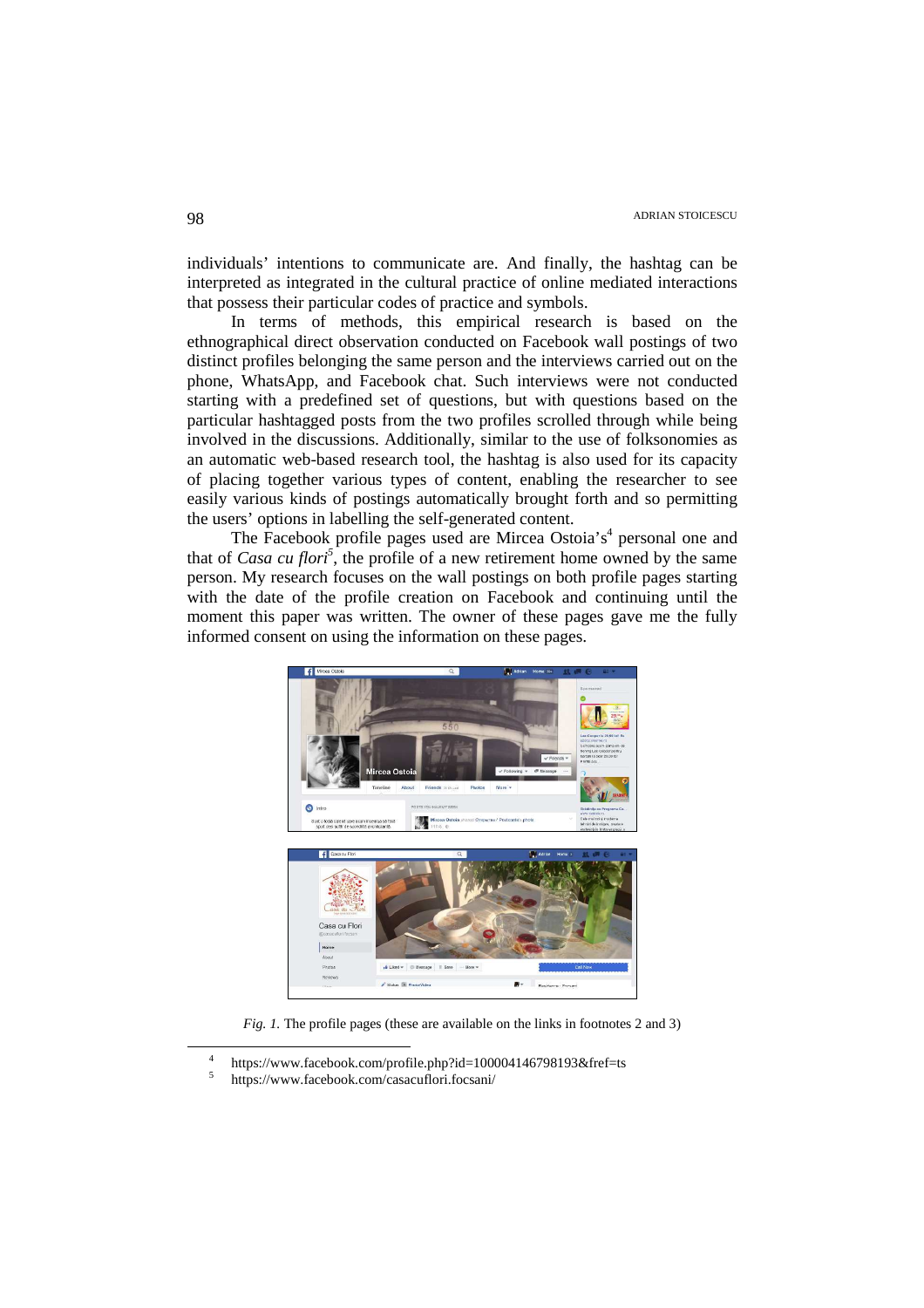The reasons I chose this combination of pages is based on the fact that Mircea corresponds to a scientifically intriguing profile, of course not a singularity, of evolving from the status of immigrant, especially by birth<sup>6</sup>, to that of a skills possessor blending undistinguishably in the group of digital natives. The 'accent' (Prensky 2001: 3) seen as an indication of past formation, is no longer perceived in Mircea's communication. Furthermore, he is also fairly active in posting although displaying a rather different strategy in terms of frequency, mainly due to the personal vs. business related nature of the two profile pages. Additionally, he is trained as a dentist who has his own practice, is keen on sports, diets, movies and travelling and he owns the business running the retirement home which makes him a valuable resource in the diversity of interests easily reflecting in the types of postings for which he uses the hashtags. Last, but with a crucial impact on the development of the interviews, Mircea is a close acquaintance which moulded his open answers and smoothened the communication flow, this preventing him from displaying reserves on giving the reasons or explanations for his online behaviour.

There is also another aspect that determined this choice of research material which is strongly linked to a particular transformation in Mircea's life. After being overweight and pretty much showing increasing signs of mobility issues around his  $30<sup>th</sup>$  anniversary and, more importantly, after being diagnosed with ankylosing spondylitis after testing positive for the presence of HLA-B27 antigen, his life showcased a radical turn in fighting body mass problems by starting sports and controlling diets. This crucial life change impacted strongly on his new life style and, furthermore, on the identity building process as a need to self-reinvent<sup>7</sup>, as he often says. This change will, as we shall later on see, explain a lot of his online activity and hashtag choices.

## **3. The Research on the Investigated 'Field'**

 $\overline{a}$ 

The wall postings on the two profile pages differ a lot both in terms of quantity and in that of the content. On his personal profile page, the number of posts is on average about 45 a month, with a little more in September when during the first ten days of the month the number of postings has reached already 51. On the other hand, the *Casa cu flori* retirement home Facebook profile page is less abundant in posting. The reasons for this is, as Mircea says, mainly due to the different nature of the two profiles. The significantly reduced

<sup>6</sup> Mircea is a part of the 80s generation with a particular status due to dramatic turns in social and cultural formation, especially shaped by the aftermath of communism fall, the exposure to significantly altered pattern of communication and use of technology.

<sup>7</sup> When asked about his age, Mircea has a double system of reference, one to the biological age, the other counting the years after his life style change.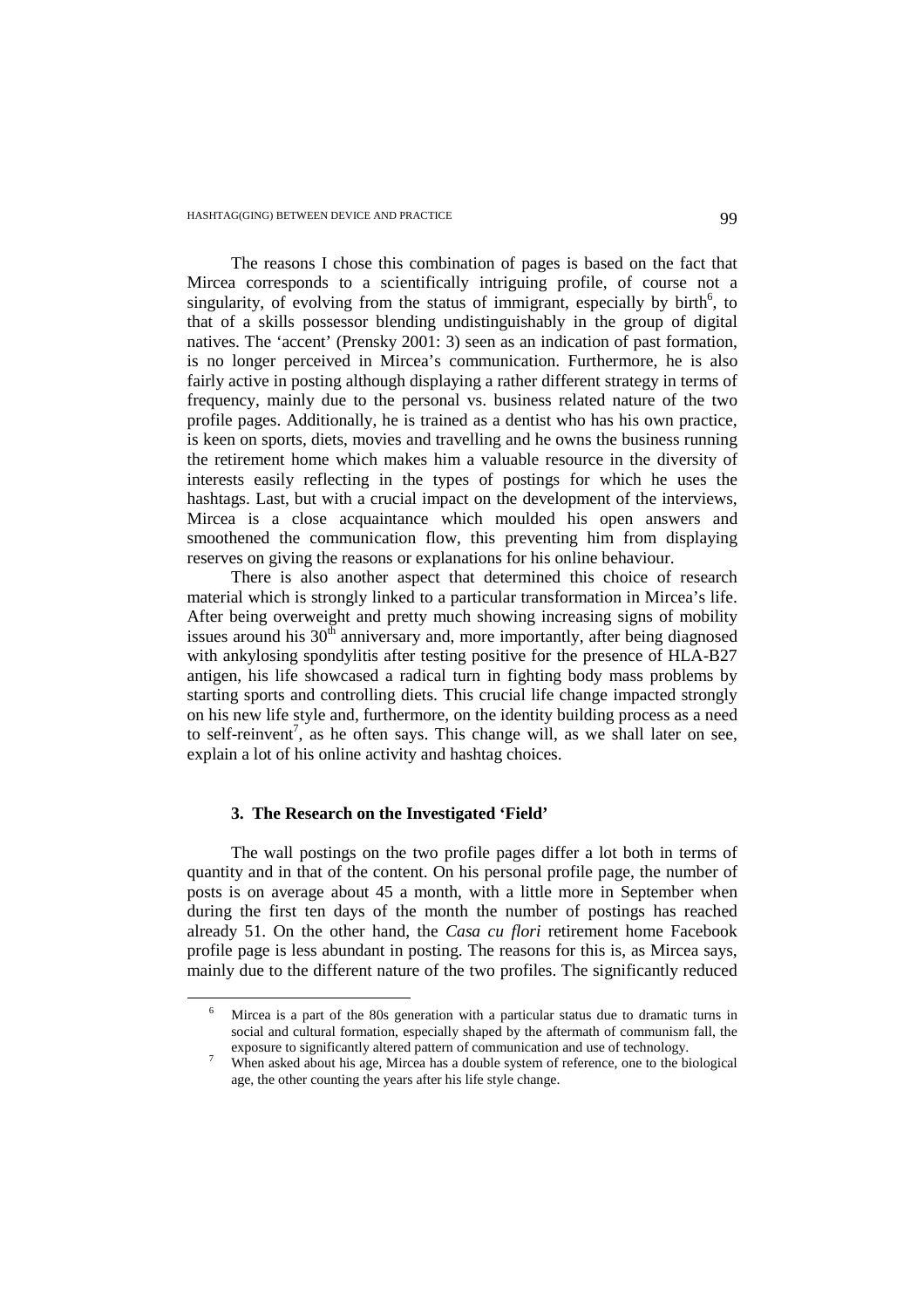number of postings on the retirement home page is attributable to the advertisement nature the profile has and it driven by 'the principle of frequency and not of abundancy<sup>8</sup>.

Before discussing the examples offered by the two profile pages it's worth saying that first, not all postings are accompanied by a hashtag, and, secondly that a very limited number of postings interconnect the two pages.

From the very beginning, a quick search on Mircea's profile pages discloses the use of the widely shared content tagging tools like #apple for the tech manufactures or #Mitre10cup for the rugby fans.

Apart from using random hashtags and already existing one, he developed a few of his own to serve his well-defined purposes. For the retirement home one can see #casadebatrani (old people house, my translation) and #casacuflori (house with flowers, my translation), for no other reasons than identifying the business and #healthupyourlife which has a totally different story and meaning.

#healthupyourlife is in fact, as Mircea says, his own branded hashtag identity sample, which he created in order to express the dramatic transformation in his life. He made up this line having in mind the British group Spice Girls which launched its second album in 1997 and which has *Spice up your life* among its tune titles. With obvious intertextual link to this, #healthupyourlife is, as he says, his birth to a reinvented life style, after the decision to fight against weight and health issues. Ascertaining it as his 'life motto', and accompanying his postings on various social media platform, for him it stands for 'health, diet, sport, mind, I mean what you learn and changes your life'. In fact, what Mircea told me during the interviews was long before stated on a Facebook posting from September 2015, which reads 'I like champions. I can't stand people who give up, who show no go and never try anything. #lași (cowards, my translation). For a period of time I was the type of *the last place person* and I never want to get back to that again. Each and every one of you evolve in your way in any field. Seek to do what you like and certainly you will succeed. The winner takes it all the loser's standing small (original ABBA lyrics in English, my note) #healthupyourlife'.

<sup>8</sup> All statements given as quotes are from the discussions with Mircea, especially from September  $11^{\text{th}}$ .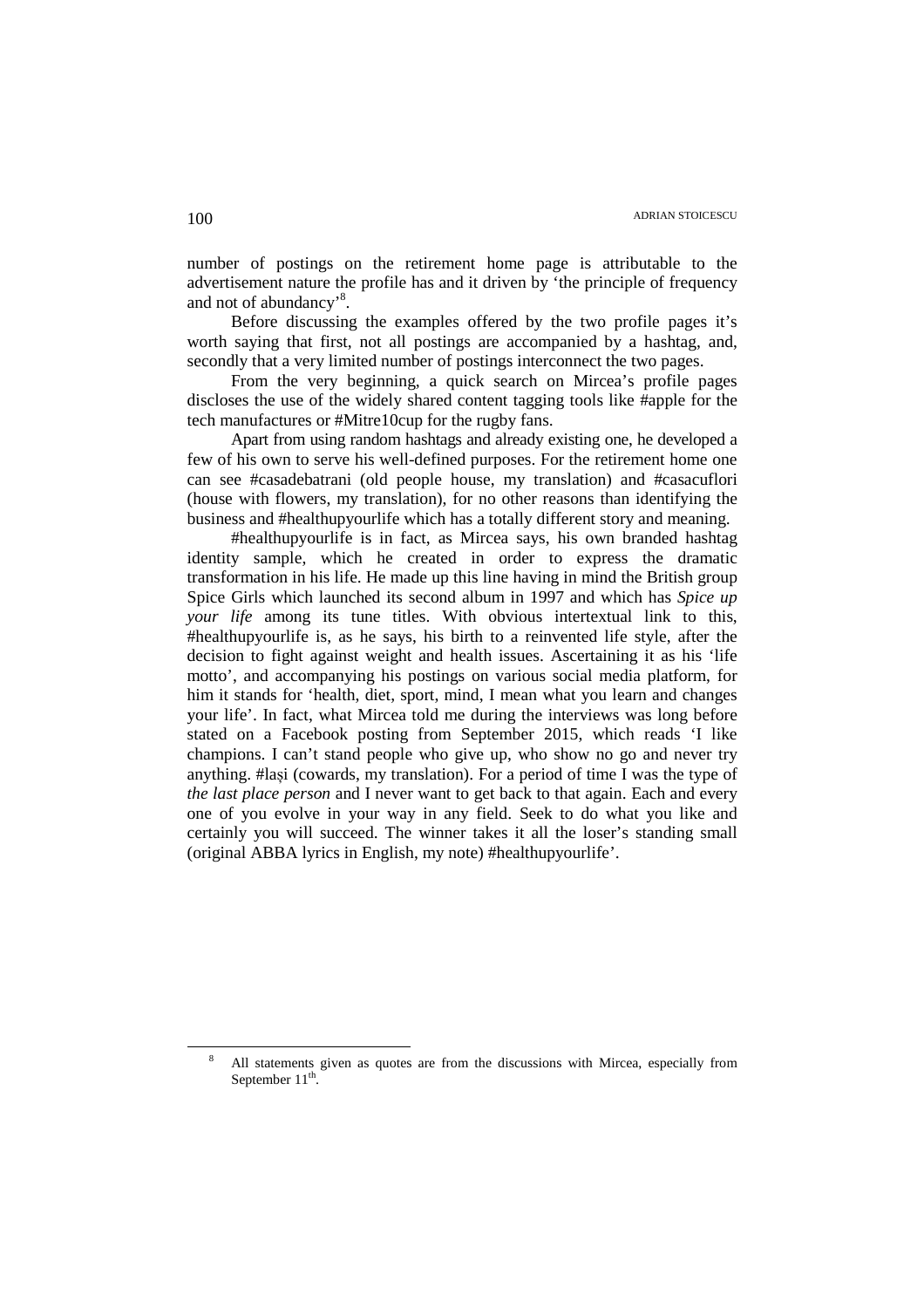## HASHTAG(GING) BETWEEN DEVICE AND PRACTICE 101

| 1 Year Ago<br>See your memories >                                                                                                                                                                                                                                                                                                                                                                                                     |  |
|---------------------------------------------------------------------------------------------------------------------------------------------------------------------------------------------------------------------------------------------------------------------------------------------------------------------------------------------------------------------------------------------------------------------------------------|--|
| <b>Mircea Ostoia</b><br>2 September 2015 $\cdot$ $\odot$                                                                                                                                                                                                                                                                                                                                                                              |  |
| Imi plac campionii! Nu suport oamenii care se dau batuti si care nu au niciun elan<br>si nu incearca nimic niciodata #lasi. Eu am fost o perioada varianta "omul de pe<br>ultimul loc" si nu mai vreau sa ajung acolo niciodata. Evoluati fiecare in felul<br>vostru, in orice domeniu. Cautati sa faceti ceva ce va place si cu siguranta o sa<br>reusiti. The winner takes it all and the loser's standing small. #healthupyourlife |  |
| The gods may throw the dice<br>Their minds as cold as ice<br>The winner takes it all<br>The loser has to fall<br>It's simple and it's plain<br>Why should I complain?                                                                                                                                                                                                                                                                 |  |

*Fig. 2.* Sample of #healthupyourlife (this is available on the link in footnote 2)

Using on the other hand this hashtag as a research tool in the sense of Roger's folksonomies retrieves a lot greater deal of posts all related to various aspects ranging from travel pictures to technology, from movies featuring characters that correspond to the struggle of succeeding to doctor's appointments and physiotherapy sessions, from food to sports equipment, from UNESCO world heritage sites pictures to the discovery of ancient relics. Such diversity of opinion is achieved in many ways. The first and the most commonly used is the self-produced text in which he comments an event, either personal or a repost, sometimes anchored in the political or social aspects of life from the generaly interest public sphere or, as this is often the case, in smaller private life events of friends on Facebook. Besides these texts, he also hashtags widely circulating memes or photos he takes showing various general or familiar snapshots.

Taking the observation one step further, the list the hashtag #healthupyourlife generates stretches over Mircea's personal posts and comprises a similar hashtagging systems used by another Facebook profile of a business active in health and fitness. Such retrieved results may on the other hand hinder easily the truth in Mircea's account on how he made this label. Yet, the story of how he build this formula, the connections he makes and, last but not least, his statement related to the above and the three year timeframe he has been using the hashtag function all on building credibility and legitimating the accidental joint use of such a tag.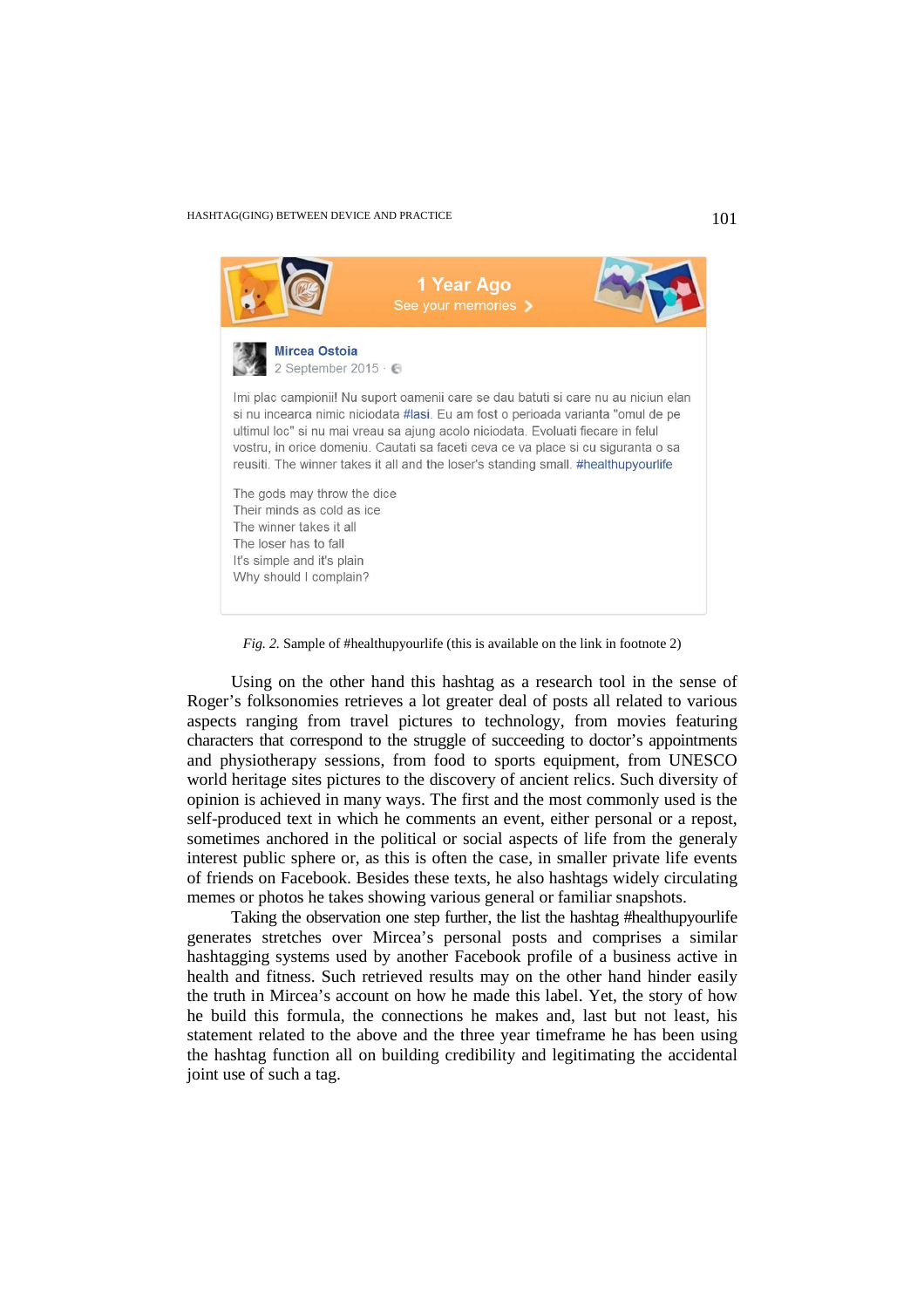But Mircea's personal profile page does not contain only this hashtag, he also uses pre-existing ones to which he further adds meaning. I will use as an example here a text originally written on the personal profile page but shared on *Casa cu flori*, since the reasons behind this text are actually generated by his role in the retirement home. The text is too long to translate here, but the main idea is that what started as a real business tuned out to be a less lucrative one and the help the retired people need (or at least especially those suffering from a degenerative mental conditions like Parkinson's or Alzheimer's diseases) exceeds his expectations and fires up his frustrations related to the lack of care and concern the society displays towards such a category of people. Not speaking about material help, he states, among others 'You won't lose anything if you offer something out of the goodness of your hearts. #shareasmile. You will feel better by helping, by offering a day of your life. Only people working here and the residents' family offer support. The Doctors, who are extremely kind do so I won't wait in line and help me. Besides that NOBODY. #nimeni' (my translation, besides the first tag which was in English).



*Fig. 3.* #shreasmile and #nimeni page use (this is available on the link in footnote 3)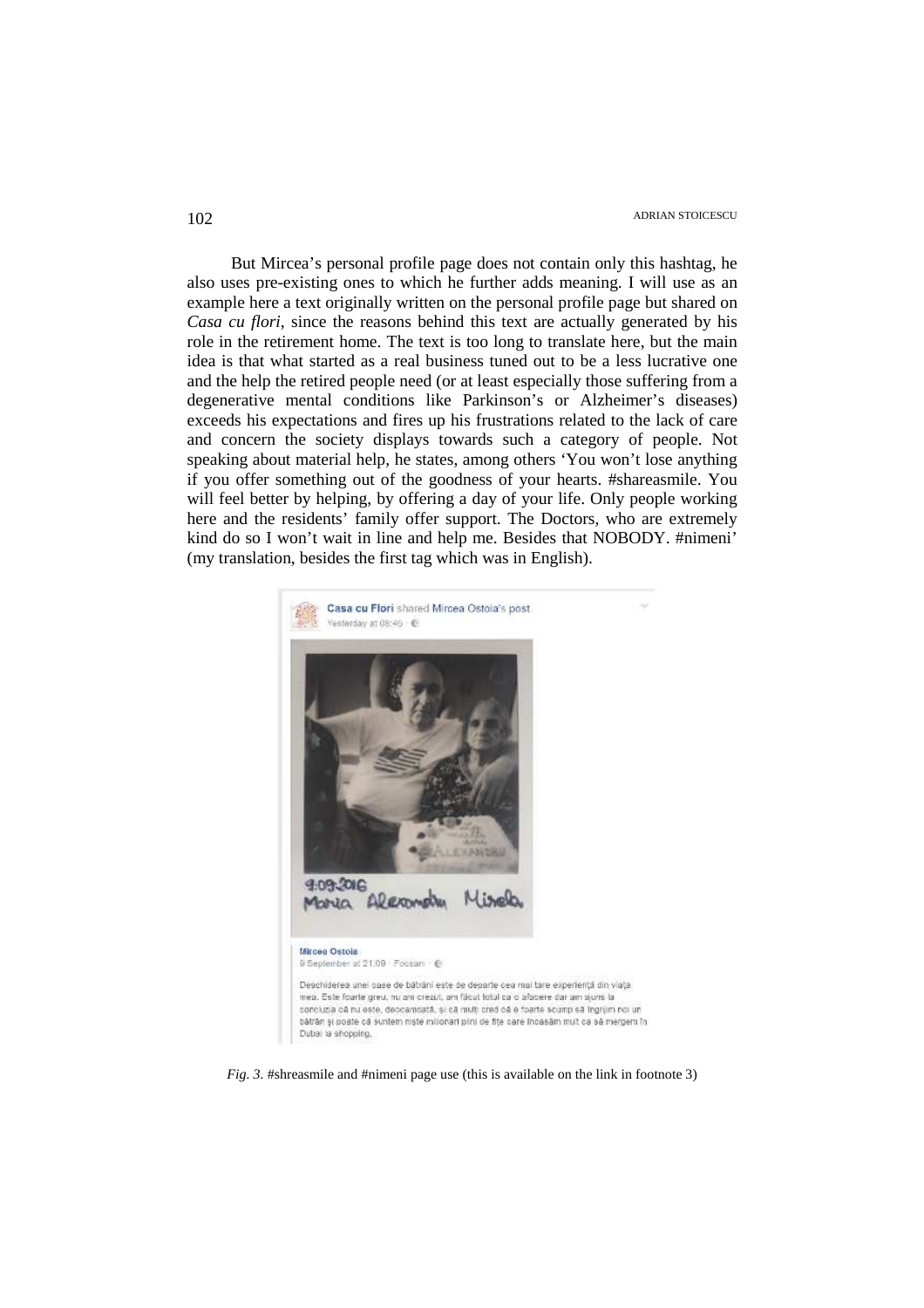Resorting again to folksonomies as a research tool in terms of the use of #shareasmile, the list generated recovers all sorts of posts ranging from marketing campaigns to social activism, from personal posts with an actual smile to posts with comical intended content. I asked him about the purpose of his post and the automatic associations the web makes and he replied that it is less important in what sequence of images or posts it appears as long as it reaches people and it disseminates snippets of information on a rather neglected problem of the Romanian society. This answer, on the other hand, proves the intentionality of his approach to hashtagging as a form of social activism.

The struggle to build awareness on the problem of people with such medical conditions is, on the other hand, perceived as a rather futile undertaking since the second hashtag he uses #nimeni (#nobody, my translation) may be understood as an outcry in deep frustration. Mircea enlarges upon the use of the sequence of capital letters writing and the hashtag as follows 'it's a cry, a shout, loud words, maybe somebody will eventually prove me wrong'.

Finally, a last hashtag category I intend to bring forth is represented by #stoma and #prune which he uses differently here on Facebook, but also on other social media sites which connect to other profile pages he created and uses a microblogging page on Tumblr, *Fun dental staff*, in the case of the first one, and on *Casa cu flori*, for the second of the hashtags. Although very different, the two hashtags are relevant from the same point of view of different meanings in different languages.

In the case of #stoma, to a Romanian speaker this hashtagged word may very easily lead to a short form of *stomatology* and the author of the hashtag himself recalls it being a rather commonly used word while being in medical school. Even today, he goes on, when talking to old medical school mates or other doctors they still use such a short form probably due to the ease of usage. He uses the hashtag on the web exclusively related to dentistry posts. But, looking at the list of similar postings the web retrieves on clicking the #stoma hashtag what strikes is the diversity of results stemming from the use in different languages with different meanings. Since I searched while being logged on to Facebook using my profile the first result is Mircea's and shows how he opens a bottle of fizzy drink using a dentistry extractor. The next results completely differently retrieve *public posts* using the English usage of this abbreviation which is that of ostomy and are mainly pictures of people having undergone surgery due to various conditions or adds of companies offering care products for post-surgery.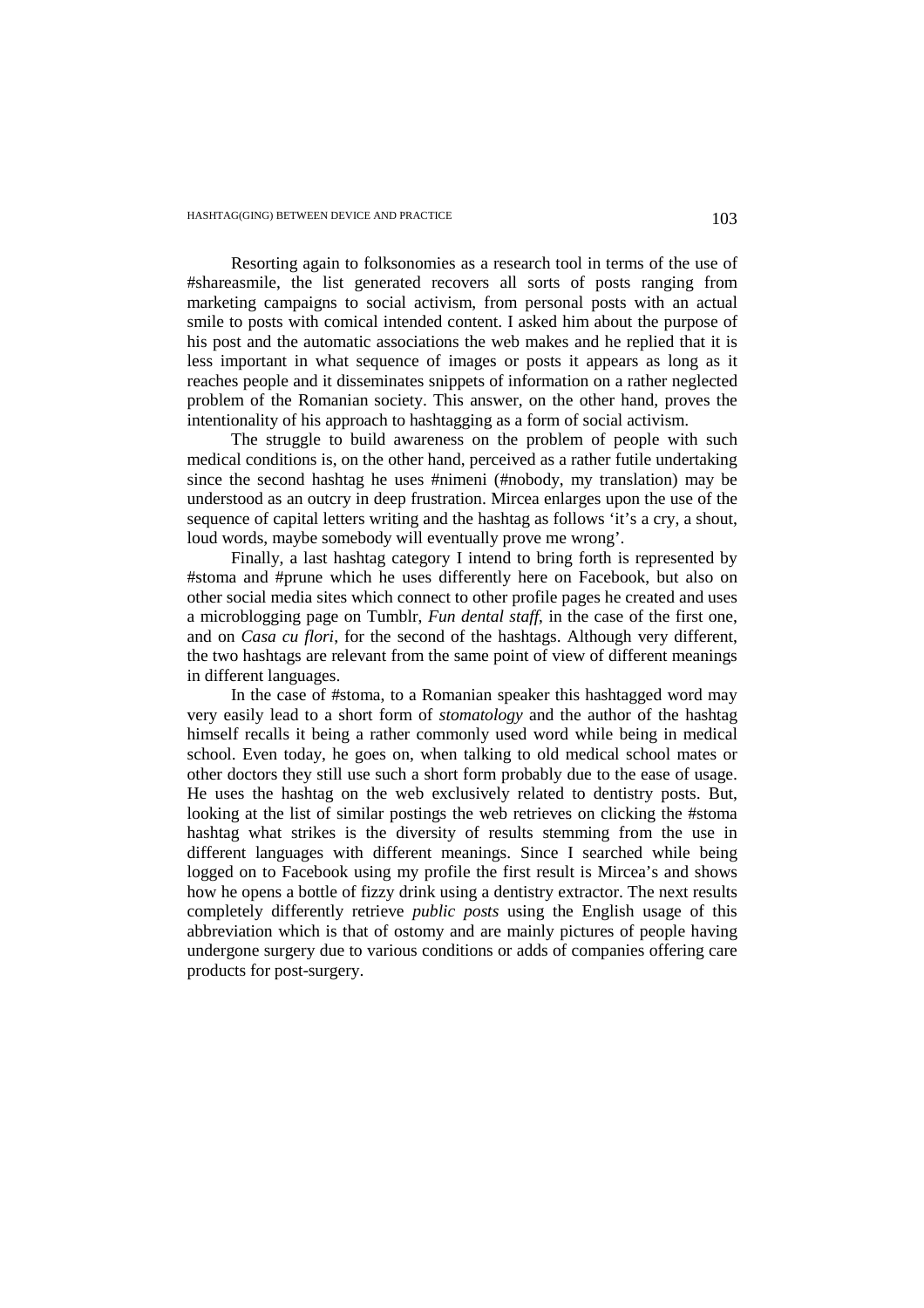## ADRIAN STOICESCU 104



*Fig. 4.* Results for #stoma<sup>9</sup>

Similarly, the second search made using this time #prune displays various posts again differing depending on the language the post was made in. Such results range from the fruit (in the Romanian written posts) to the dry fruits as it means in English and the metaphorical meaning associated with unpleasant smiles, faces or people.

## **4. Findings and Interpretation of Results**

Moving to the possible meanings such tagging may develop based on the presentation so far, we should take into account a few ideas stemming from the previous analyses on this matter.

First, the various samples of hashtagged labels on Mircea's posts fall under the category of 'flat folksonomies' (Yoo/Choi *et al.* 2013: 594) which enable content generating users to freely encode their personal views under the hashtags, without agreeing or disagreeing with the previous thoughts encoded systems. Such encoding may be of at least two various natures, namely a completely innovative label (or at least thought to be innovative by the user who generates the content) or the use of a predefined one which may very easily incorporate a very diverse set of meanings. This is due, as the cited authors say, to a double dependence of folksonomies on people who give particular subjective meaning to the post and on the machine which processes such in

<sup>9</sup> https://www.facebook.com/search/top/[2000]?q=%23stoma%20, accessed on September 9<sup>th</sup>, 2016.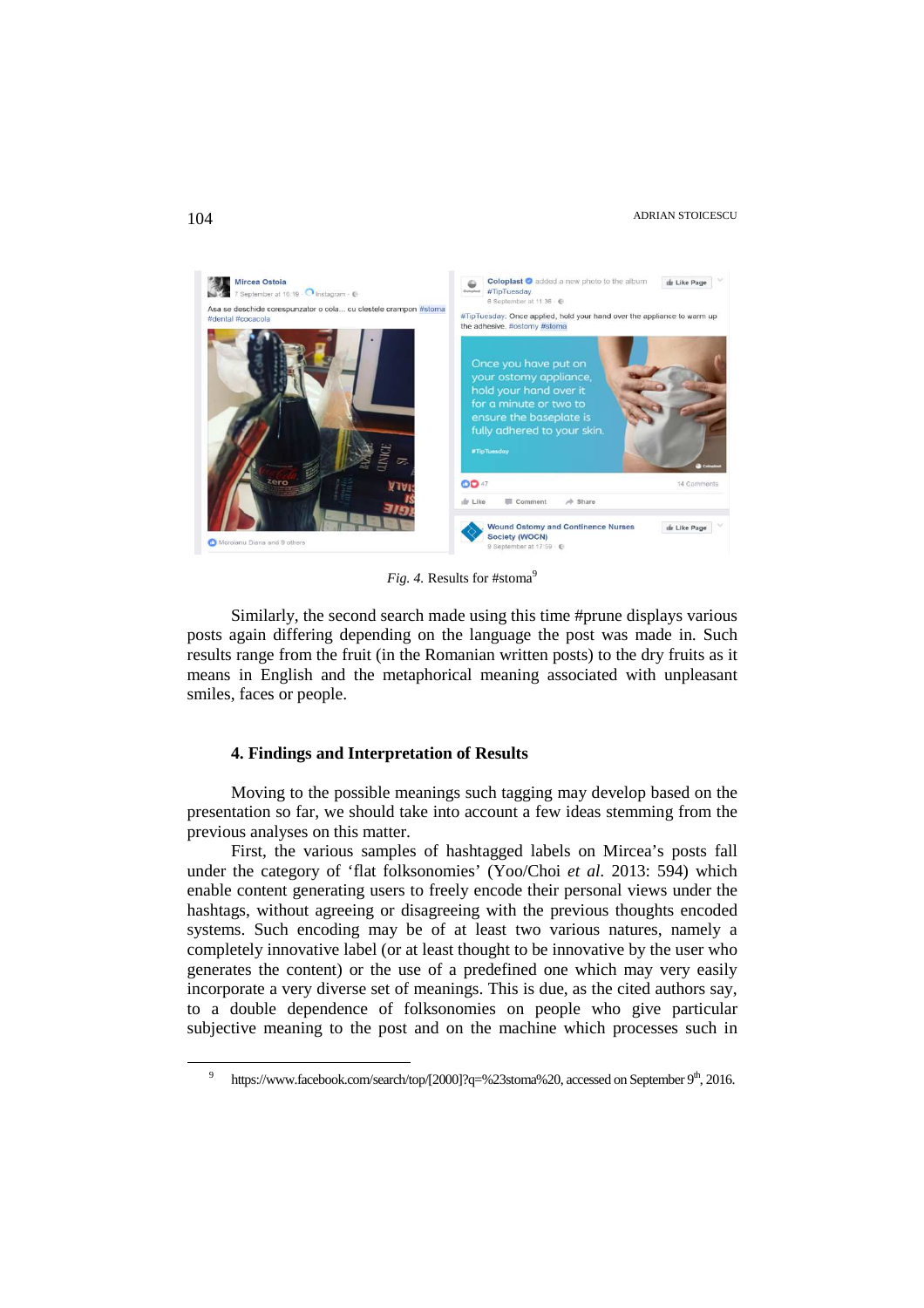terms of uniting the tags together based on the physical letter coding system. All in one, the retrieval of hashtagged material as seen from the above described flat folksonomies is shaped on algorithms detecting exclusively strings of letters and no semantic correlations.

Judging from the point of the user generating content, the hashtaggings of both types using innovative or pre-defined labels may be understood as a way people view the realities they tag pretty similarly to a process of turning the event into fiction in an undeliberate automatic process of converting what is seen or said into representation of the image seen or the text read or heard.

From this point of view of the combination between automated retrieval of information in web searches and the meaning attached by individual users to the hashtag itself I consider the interpretation of hashtag in the context of communication and building a cultural online practice should be viewed from a double perspective. First, the hashtag is more a practice of encoding which showcases a particular individual view on a matter, either by novelty or by a sense of conformity to the already established classes of meaning. This practice is strongly correlative and draws pretty much on the ability of the individual user to partake in the process of content co-generation. Second, viewed from the perspective of automatic research tool, the hashtags displace the interest from the reasons, meaning, and creation to that of the results in the form of compiling list which by their very nature, are fundamentally diverse.

Moreover, a semantic approach to the hashtag symbol, one should first integrate it in the wider class of symbols the language of the internet consists of. Bruns/Mood *et al.* (2016: 21) consider the symbol of tagging as similar to emoticons and emojis in terms of their 'semiotic charge'.

Although there is much truth behind this identification, I think matters are by far more complicated. To begin with, unlike the case of the emoticons, the semantics of the hashtag must be sought of dually in the sign (#) and in the string of characters that follows. Simply seen as a sign, a tag contains intrinsic ideas of traceability and ease of search (Drüeke/Zobl 2016) and, furthermore, it must also be seen as combination of an image and a link thus borrowing the features of both, namely being visual (here similar to an emoticon or its later sibling symbol the emoji) and leading to non-linear ways of reading in Ingwersen (1998) approach. To this end, the hashtags interpretation draws extensively on the features of a hyperlink since they represent a particular later development of it.

Not very much can be added to the idea of rethinking reading as more that a left to right letter identification process. But when it comes to the hashtag, the function to discontinue the linear reading is doubled by the possibility of linking to more than the simple other text or image the previous forms of links managed to do. The hashtag yet complicates matters in the sense of associations. Not only does it link to another content, but the principle of subjective linking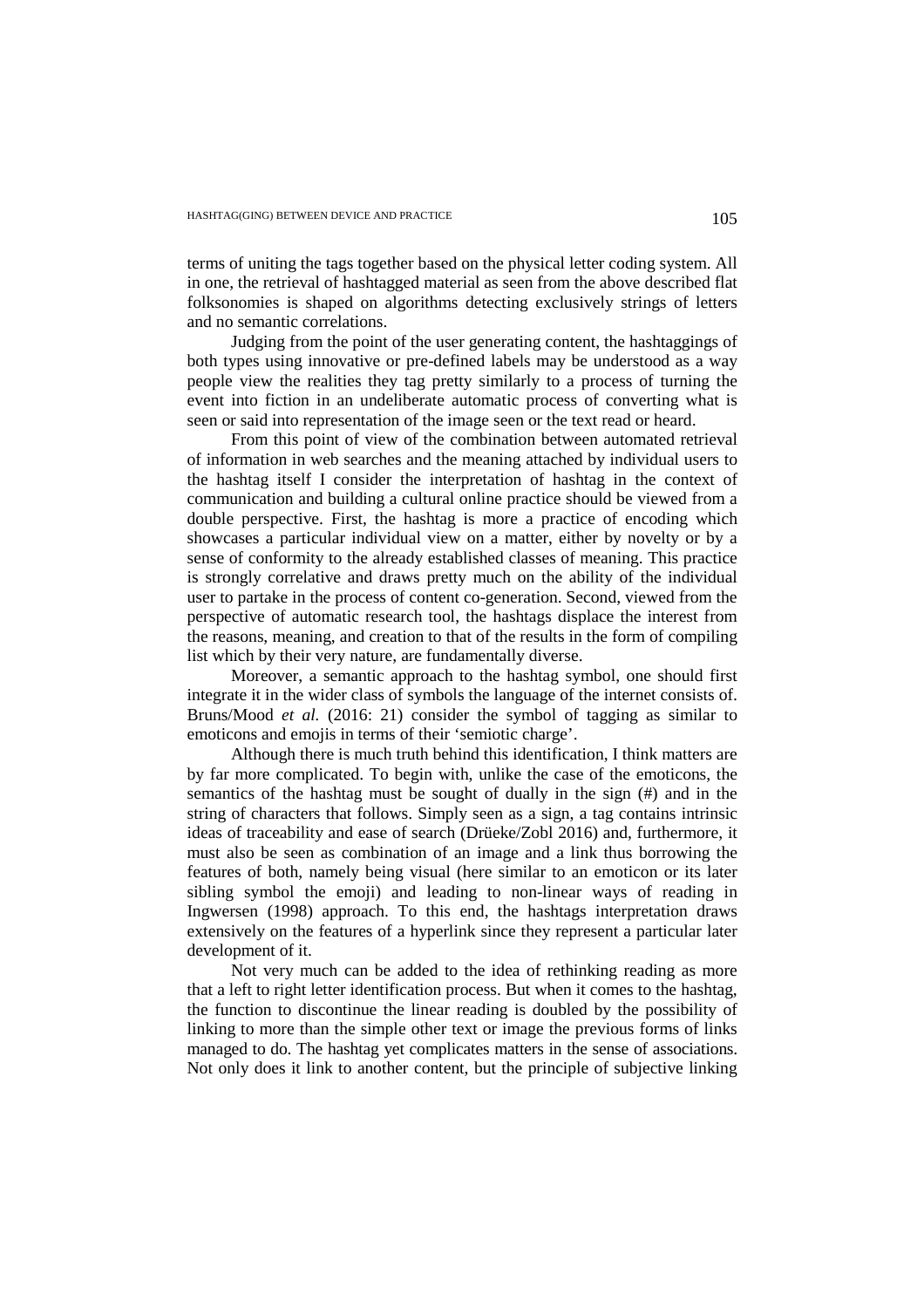goes beyond the possibility of paring up in Cartesian products, similarly to a definition of function from maths. The elements from the set functioning as output automatically become retrievable and the similar results are displayed together. The results seen this way enable the researcher to investigate back to understand the very rationale that was the basis of pairing up in the first place and so the cultural reasons driving the function of associative nature of hashtagging.

In addition, when it comes to the visual value of the symbol, it really must be checked against the features of the emoticon. This last one benefited from various and copious interpretations, mainly from the perspectives of a distinct type of language in between oral and written forms or made up of these two types together (Crystal 2001, 2005). The emoticon interpretation history identified it with a punctuation sign (Crystal 2001), a compensatory tool for the lack of non-verbal features of communication (Skovholt/Grønning/Kankaanrata 2014), standardised emotion indicator (Dresner/ Herring 2010) or indexical sign for the digital language (Stoicescu 2015b).

Besides the features of indexical sign, not much can be said about the common features of the two components of the digital language it does not bring forth emotion, nor does it add the missing cues in mediated asynchronous communication. The # symbol may be interpreted more in terms of anticipatory value which leads to the idea of announcing the beginning of a non-linear text and the possibility of interlinking or cross-referencing that particular text to others which various content generators might have previously ushered in.

Finally, the matter of integrating the hashtag and the hashtagging in the cultural practice of the digital individual brings about, besides the idea of strict web contextualisation, the possibility of easing up connectivity and furthermore, like in the examples of widely used and known tags like #apple or #Mitre10cup creating by using such hashtags a sense of social media-based community belonging (Bruns/Stieglitz 2012, Bruns/Moon *et. al.* 2016, Drüeke/Zobl 2016).

On the other hand, since the usage examples of hashtagging were taken from Facebook, not particularly relevant for such practice, it is necessary to combine some specific tools this platform offers in order to identity a particular cultural practice to be found on the web social interaction, namely the status building and consolidation. When I asked Mircea how he felt about others using his #healthupyoulife motto he answered that 'of course I would like to be used. It would be like retwitts for me. I really follow that'. The substitute for status building on Facebook would be, besides the shares which are similar, the number of likes receives for a post that integrated hashtagging as a practice of dissemination.

# **4. Conclusions**

Of course, the analysis on the complex cultural practice of tagging as of the cultural practice contextualised to the Internet would take much more space to be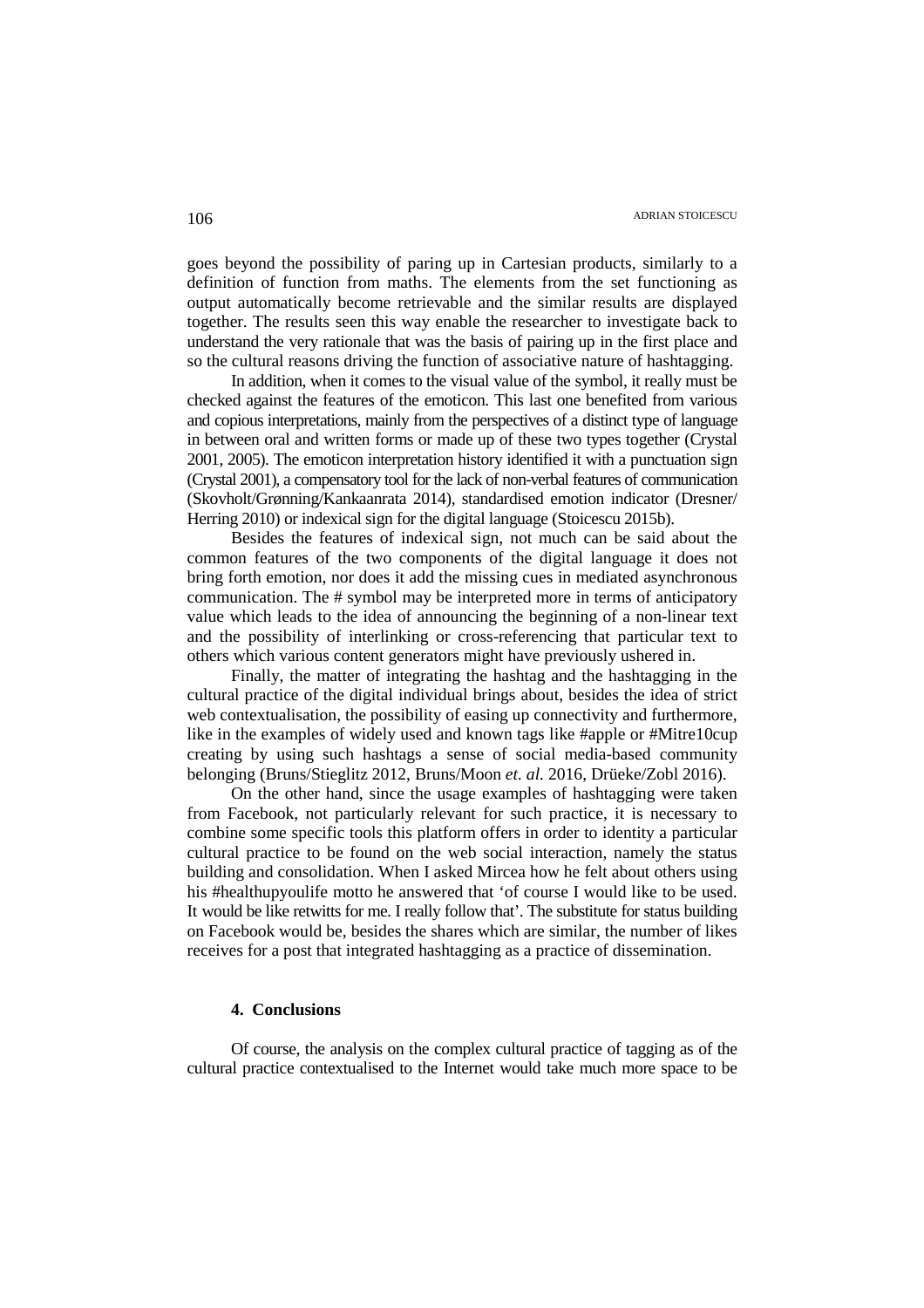dealt with. The case study here and the interpretation of this rather narrow field of investigation is rather a general, but refocuses the idea of tagging on Facebook.

As seen up so far, the Facebook hashtag may be used as a research tool leading to a plethora of results very diverse in nature, mainly due to the lack of semantics associated to the string of characters in the retrieval process. Leaving aside the cases of language difference as seen before, the returned list of such tool may be significant in terms of exploring the diversity of views on the alleged by same matter. This leads to questions related to matters of indexing which might as well be translated in terms of various fictions on the same reference. It is more a question of systems of encoding information under a certain hashtag rather than a problem of lack of semantic. Even if the web semantic ontologies will be taken into account besides the vocabulary of the tagging, this will not suffice since the cultural codes used might still play a key role in diversity. Finally, the information communication feature by means of adhesion to a certain mediated community legitimates the process of integrating hashtagging in the cultural practices of online interactions.

#### **REFERENCES**

Baudrillard, J., 2002 [2000], *Screened Out*, translated by Chris Turner, London, New York, Verso Books.

- Boellstorff, T., 2012, 'Rethinking Digital Anthropology', in H.A. Horst, D. Miller (eds.) 2012: 39-60. boyd, d., 2007, 'Why Youth (Heart) Social Network Sites: The Role of Network Publics in
- Teenage Social Life,' in D. Buckingham (ed.) 2007: 119-142.
- Bruns A., J. Jacobs (eds.), 2006, *Uses of Blogs*, New York, Washington D.C./Baltimore, Bern, Frankfurt am Main, Berlin, Brussels, Vienna, Oxford, Peter Lang.
- Bruns, A., S. Stieglitz, 2012, 'Quantitative Approaches to Comparing Communications Patterns on Twitter', in *Journal in Technology in Human Service*, vol. 30, 3-4, pp. 160-185.
- Bruns, A., B. Moon *et. al.*, 2016, 'Towards a Typology of Hashtag Publics: a Large Scale Comparative Study of User Engagement across Trending Topics', in *Communication Research and Practice*, vol. 2 (1), pp. 20-46.
- Brusilovski, P., 2001, 'Adaptive Hypermedia', in *User Modeling and User-Adapted Interaction*, vol. 11, pp. 87-101.
- Buckingham, D. (ed.), 2007, *Youth, Identity, and Digital Media*, The MIT Press, Cambridge, Massachusetts.
- Crystal, D., 2001, *Language and the Internet*, Cambridge, Cambridge University Press.
- Crystal, D., 2005, *Txting. The gr8 db8*, Oxford, Oxford University Press.
- Dicks, B., B. Mason *et al.*, 2005, *Qualitative Research and Hypermedia: Ethnography for the Digital Age*, London Thousand Oaks, New Delhi, SAGE.
- Doherty, S., 2014, 'Hypertext and Journalism', in *Digital Journalism*, Vol. 2 (2), pp. 124-139.
- Dresner, E., S. Herring, 2010, 'Functions of Nonverbal in CMC: Emoticons and Illocutionary Force', in *Communication Theory*, vol. 20 (2), pp. 249-268.
- Drüeke, R., E. Zobl, 2016, 'Online Feminist Protest against Sexism: the German-Language Hashtag #aufschrei', in *Feminist Media Studies*, vol. 16 (1), pp. 35-54.
- Hine, C., 2000, *Virtual Ethnography*, London, Thousand Oaks, New Delhi, Sage Publications.
- Horst, H.A., D. Miller, 2012, *Digital Anthropology*, London, New York, Berg.